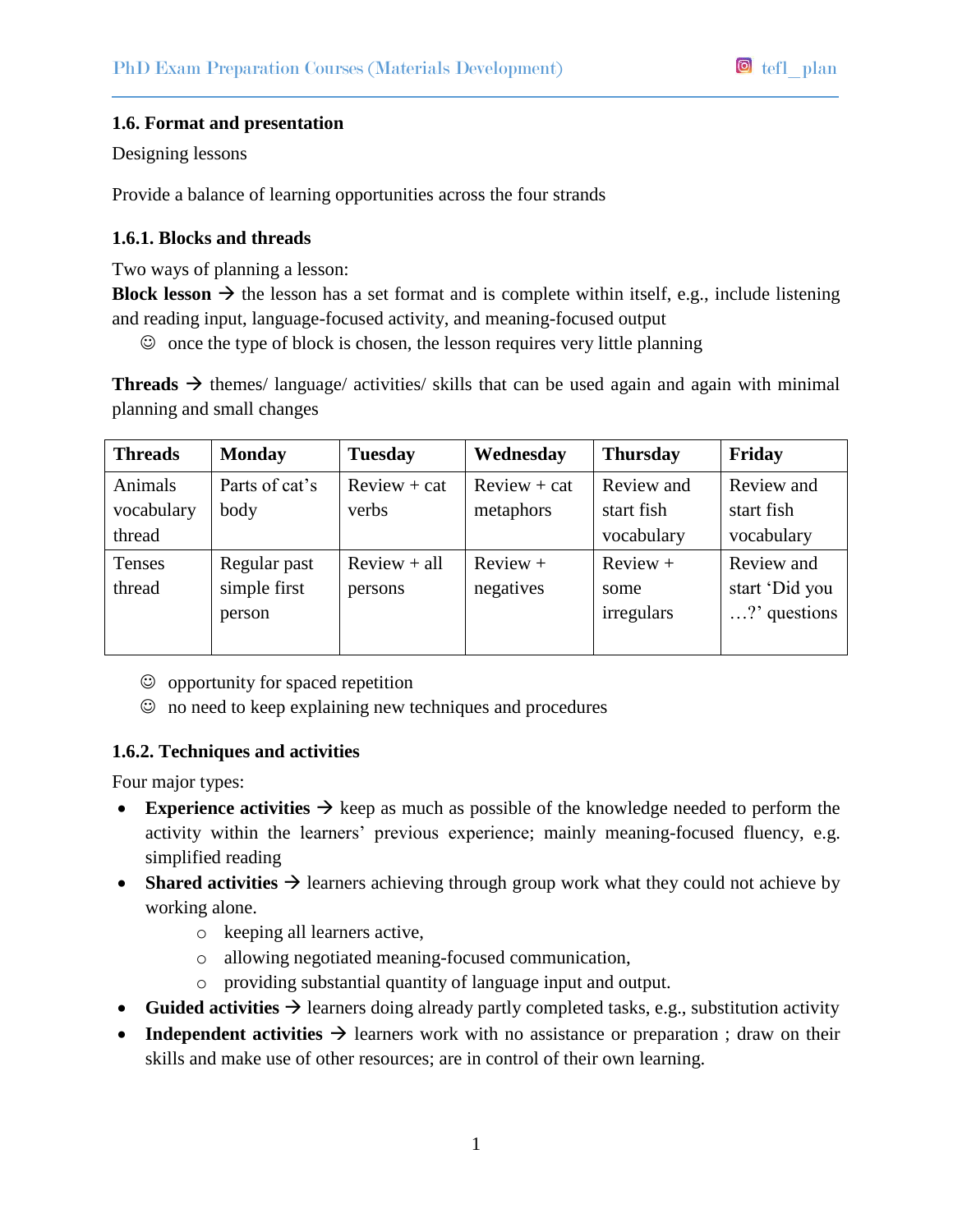# **1.6.3. Preplanned teaching materials**

Opponents of textbooks:

- Textbooks are for poor teachers, those without imagination.
- Textbooks embody cultural differences in attitudes.
- Textbooks fail to present appropriate and realistic language models.
- Textbooks fail to contextualize language activities.

Proponent of textbooks:

- Textbooks are the most convenient structuring tool:
	- o *The context of the classroom*  $\rightarrow$  lesson is an interaction between teacher, learners, and materials  $\rightarrow$  the greatest need is to *manage* interaction effectively managed to maximize learning:

Learners cite *content* as their main reason ; a 'framework' or 'guide' ; e.g., doing homework, preparing for tests, etc.

Teachers see *managing their lessons* as their main reason: saves time, gives direction to lessons, making teaching easier, etc.

- $\circ$  *The context of the lesson*  $\rightarrow$  classes are unpredictable and threatening  $\rightarrow$  social routinization: the process of making classroom interaction stereotyped => provides the structure and predictability
- $\circ$  *The wider learning context*  $\rightarrow$  lesson is one of an incremental sequence of teaching units, leading to larger objective  $\rightarrow$  there is a need for a map Necessity of a map:
	- *Negotiation.*  $\rightarrow$  this is an essential element of any interaction; textbooks provide something to negotiate about
	- *Accountability*  $\rightarrow$  stakeholders may need to know what is being done in the classroom + claim the right to influence what is taught in the classroom
	- *Orientation*  $\rightarrow$  teachers and learners need to be able to orient themselves in relation to what goes on in other classrooms  $\rightarrow$  to maintain a degree of standardization across different classes
- Textbooks can be agent for (curriculum) change
	- o textbook can introduce changes gradually within a structured framework
	- o adjustment to change requires support and relief from other burdens
	- o People need to know what the change will look like  $\rightarrow$  textbook can provide a complete picture
	- o people feel more confident about change if supported by others  $\rightarrow$  textbook gets the support of the group behind the individual teacher
- Textbooks assist inexperienced teachers to come to terms with content
- Textbooks enjoy the potential of teacher guide as a medium of ongoing professional development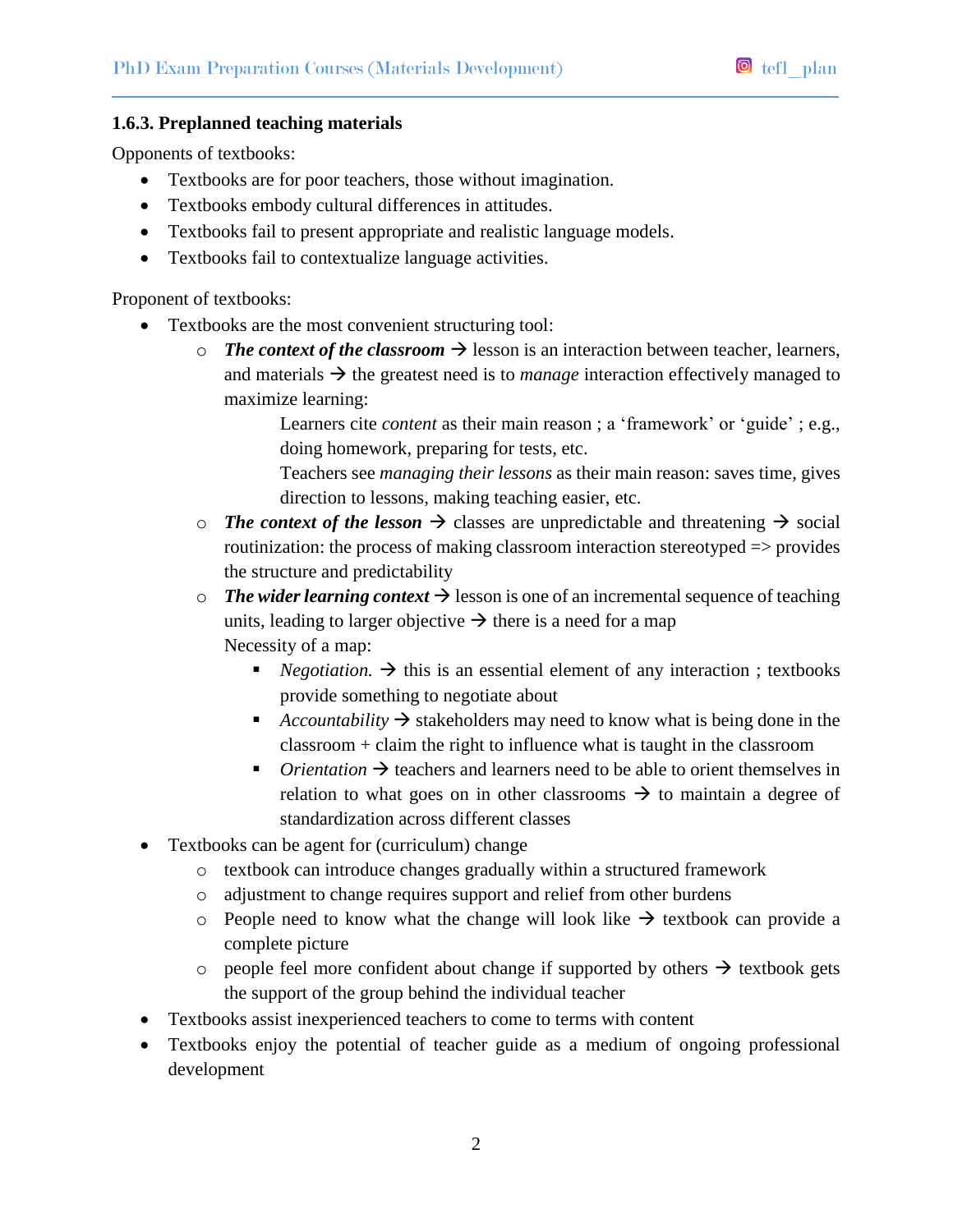Two key positions on the role of textbooks:

- **Deficiency view**  $\rightarrow$  compensate for teachers' deficiencies and ensure that the syllabus is covered using well thought out exercises  $\rightarrow$  'good' teachers always know what materials to use with a given class and can create them
- **Difference view**  $\rightarrow$  see materials as carriers of decisions best made by someone other than the teacher because of differences in expertise  $\rightarrow$  proponents argue these are better

#### **1.7. Monitoring and Assessment**

Self-study

#### **1.8. Evaluation**

Looks at all aspects of curriculum design to see if the course is the best possible

#### *Formative vs. Summative evaluation*

**formative evaluation**  $\rightarrow$  carried out during the development and implementation of a program ; Purpose: shaping or modifying aspects of the course to ensure the efficiency of the program

processes involved in formative evaluation:

*internal assessment*  $\rightarrow$  what the program is supposed to be (e.g., objectives evaluation & content-based review),

 $external assessment \rightarrow determine how it can most effectively produce the intended$ outcomes through field testing

**summative evaluation**  $\rightarrow$  carried out at the completion of a course or program ; Purpose: making a summary or judgment on the quality of the course so that it can be

compared with other courses,

compared with previous summative evaluations,

judged as being up to a certain criterion or not

 $\rightarrow$  to support decisions about the continuation or modification of the program

|                             | Formative                                            | Summative                             |
|-----------------------------|------------------------------------------------------|---------------------------------------|
| Purpose                     | Improve the course                                   | Judge the course                      |
| Type of data                | More likely to look at causes                        | More likely to look at results        |
| Use of data                 | Used for counselling and professional<br>development | Used to make decisions on<br>adequacy |
| Presentation of<br>findings | Presented to and discussed with<br>individuals       | Presented in a report                 |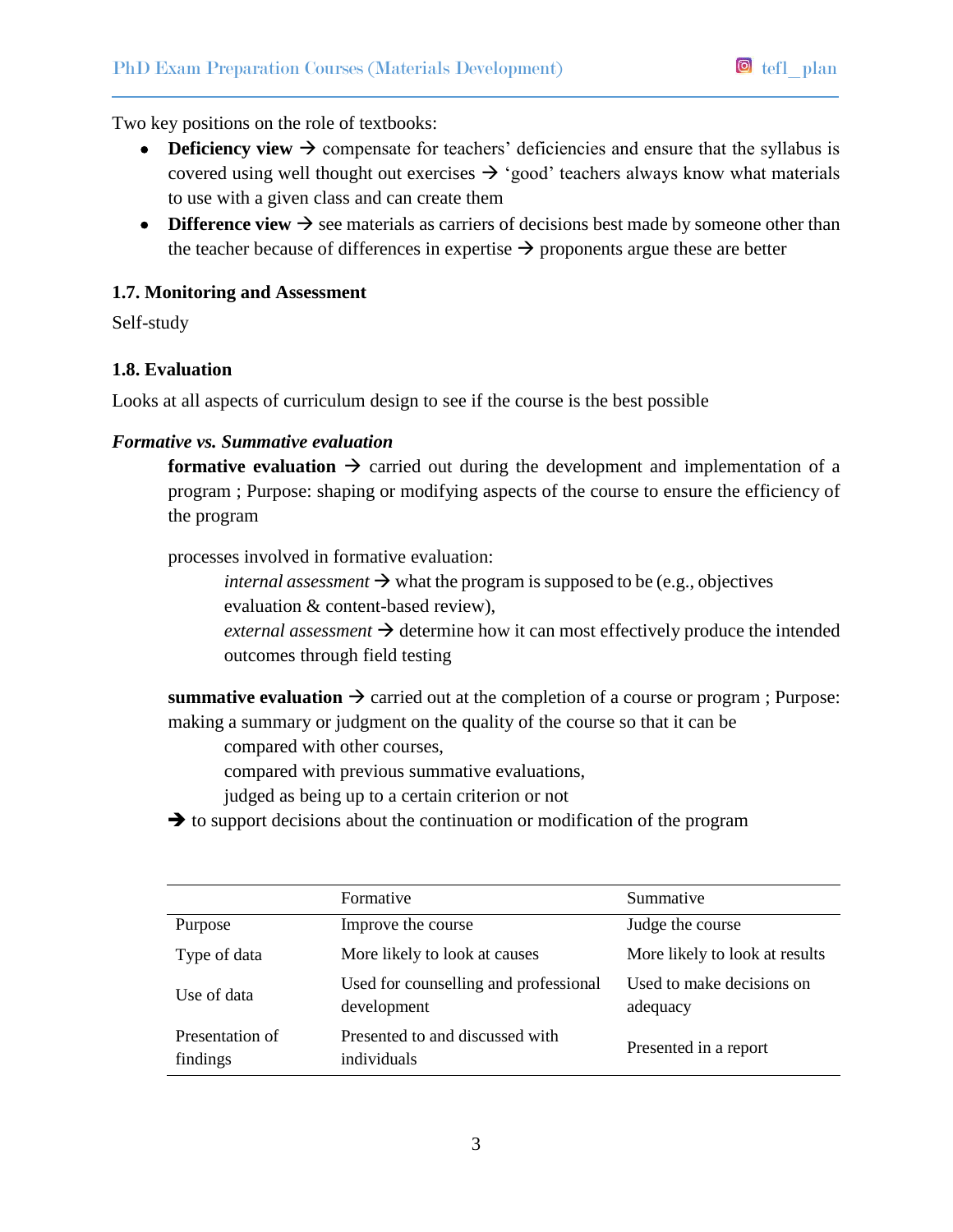#### *Long term vs. Short term evaluation*

Long-term evaluation can be done in the following ways:

- Parts of the curriculum design can be negotiated between the teacher and the learners.
- The staff hold regular meetings to discuss the progress of the course.
- Learners periodically fill course evaluation forms.
- An outside evaluator is invited to evaluate aspects of the course.

#### *Process vs. Product evaluation*

Process observations of learning look at

how engaged learners are in their tasks

the quality of the interaction between learners and between the teacher and the learners quantity and quality of the language used

Product observations of learning look at what was learned and how much was learned

# **2. CURRICULUM DESIGN STRATEGIES**

Nokte va test

# **3. OTHER APPROACHES TO CURRICULUM DESIGN**

Kathleen Graves (2000):

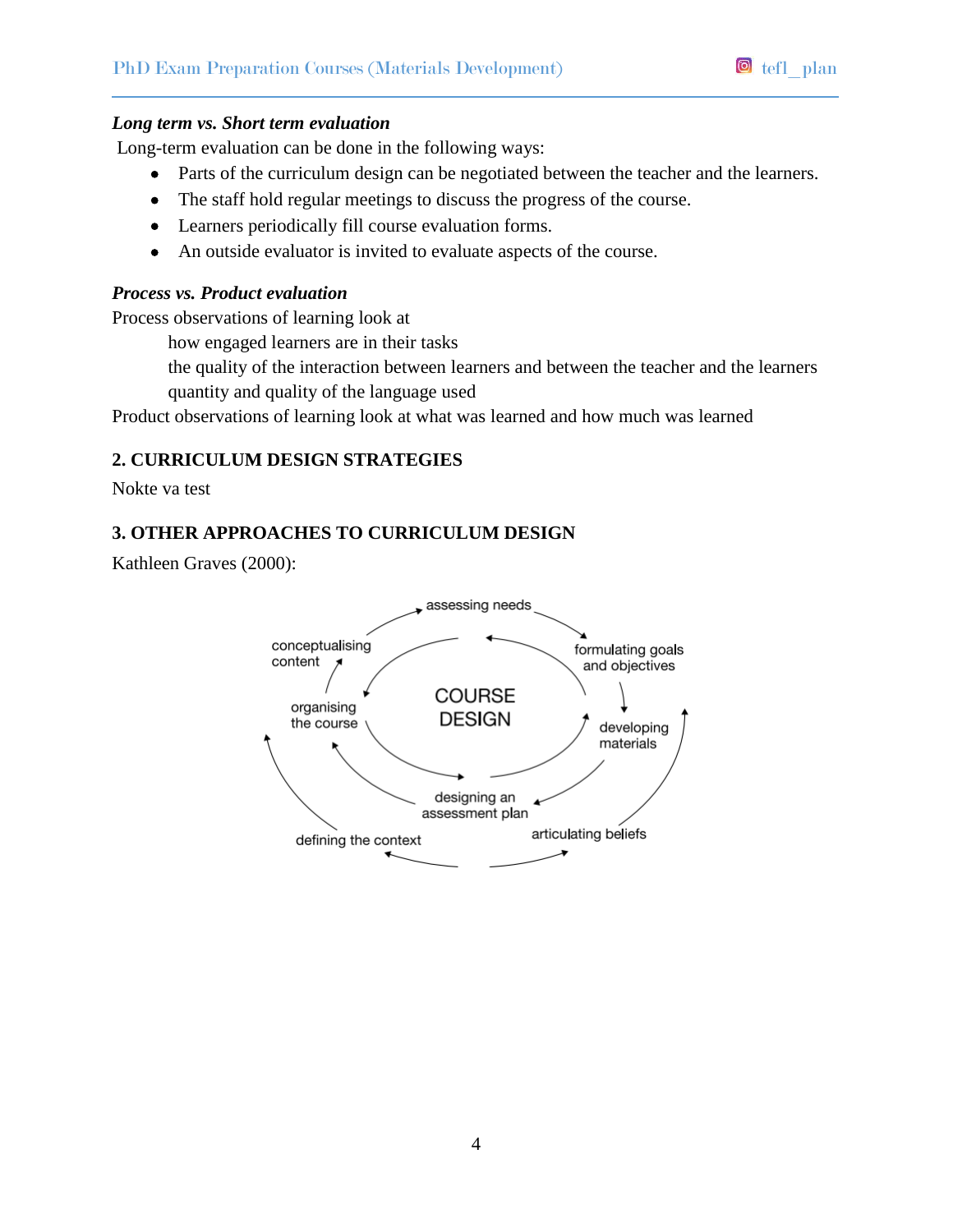# George Murdoch (1989):



# **4. DOING CURRICULUM DESIGN**

Two main factors

- What is already available?
- How will we move through the process of curriculum design (model)?

# **4.1. A Waterfall Model** (Maher & Ingram, 1989)

It is sequential

One stage is done thoroughly, and then the next stage, and so on  $\rightarrow$  the output of one stage becomes the input of the next.

All components are considered "required" $\leftrightarrow$  none are given "optional" status